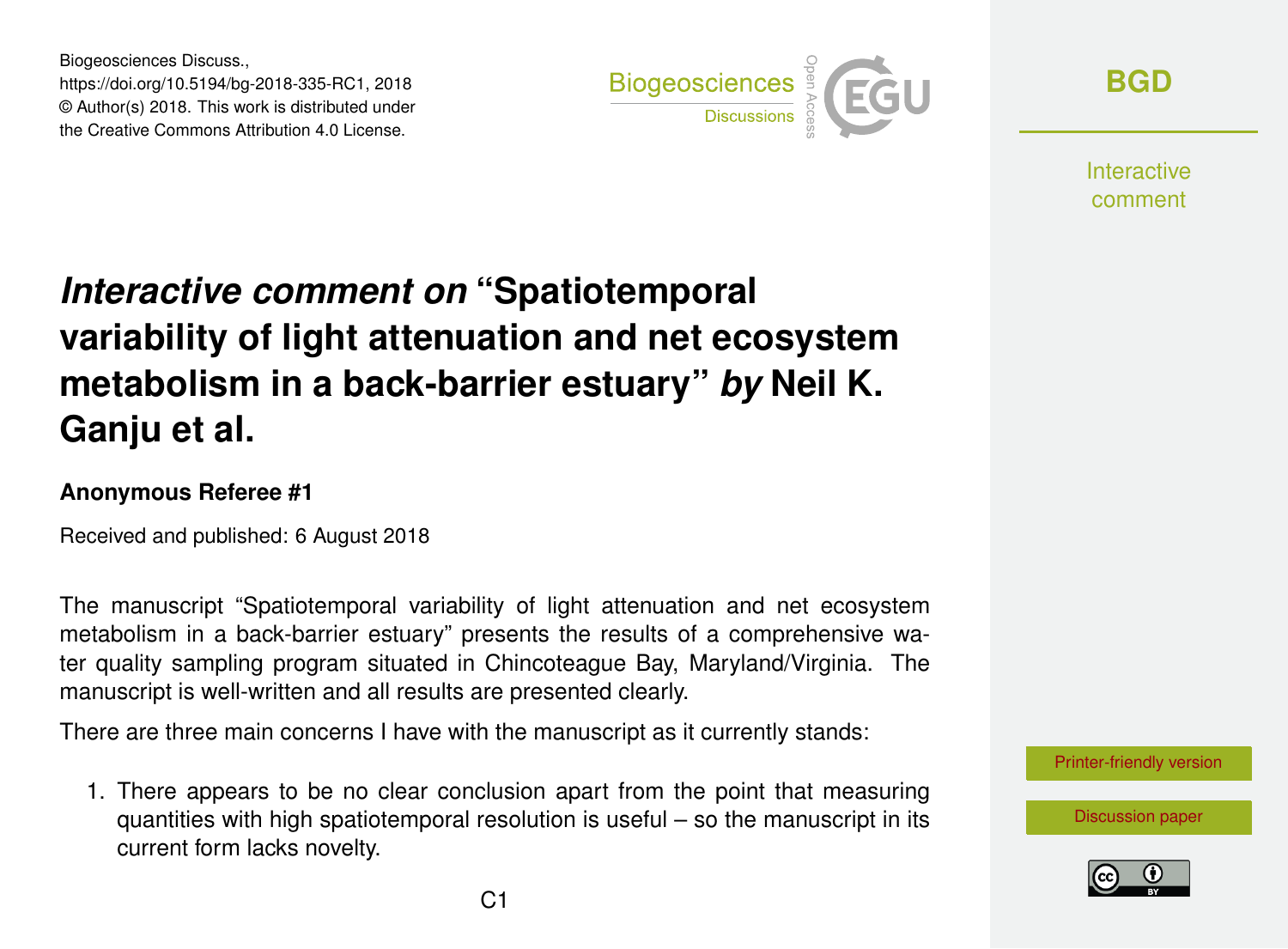For example, consider the last sentence of the Introduction, "Our conclusions highlight the importance of quantifying spatiotemporal variability in these processes, which indicate feedbacks between physical and ecological processes in marine environments that should be considered when evaluating future ecosystem response." However, there is no explicit consideration of feedbacks in the manuscript apart from a brief mention in the Discussion.

Alternatively, consider the last sentence of the Abstract, "This study demonstrates how extensive continuous physical and biological measurements can help determine metabolic properties in a shallow estuary, including differences in metabolism and oxygen variability between SAV and phytoplankton-dominated habitats." The first half of this sentence is a self-evident point, but regarding the second half of this sentence, there is no specific quantitative analysis in the paper comparing sites that are SAV- and phytoplankton-dominated.

- 2. Time series data presented in the manuscript has already been published in a technical report available online – this would be fine if there was sufficient quantitative analysis of this data (see next point), but the figures showing these time series data also do not explicitly acknowledge that this data is already published elsewhere. Most of the data presented in Figures 2-5 and 7 is identical to data presented in Figures 46, 49, 50, 52-56 of the technical report Suttles et al. (2017) cited within the manuscript. Furthermore, there appear to be other water quality stations present at the study site (see Figures 2 and 3 of Suttles et al. 2017) that measured relevant quantities during the time periods of the study whose data was not considered in the manuscript – the reasons for this also need to be addressed.
- 3. There is very little quantitative analysis of the results, and conclusions appear to be drawn from the presented figures without sufficient justification. Consider the first paragraph of the Results. The first sentence states that "Turbidity ranged from near zero to a maximum of over 400 NTU at site CB06 during a winter storm

**[BGD](https://www.biogeosciences-discuss.net/)**

Interactive comment

[Printer-friendly version](https://www.biogeosciences-discuss.net/bg-2018-335/bg-2018-335-RC1-print.pdf)

[Discussion paper](https://www.biogeosciences-discuss.net/bg-2018-335)